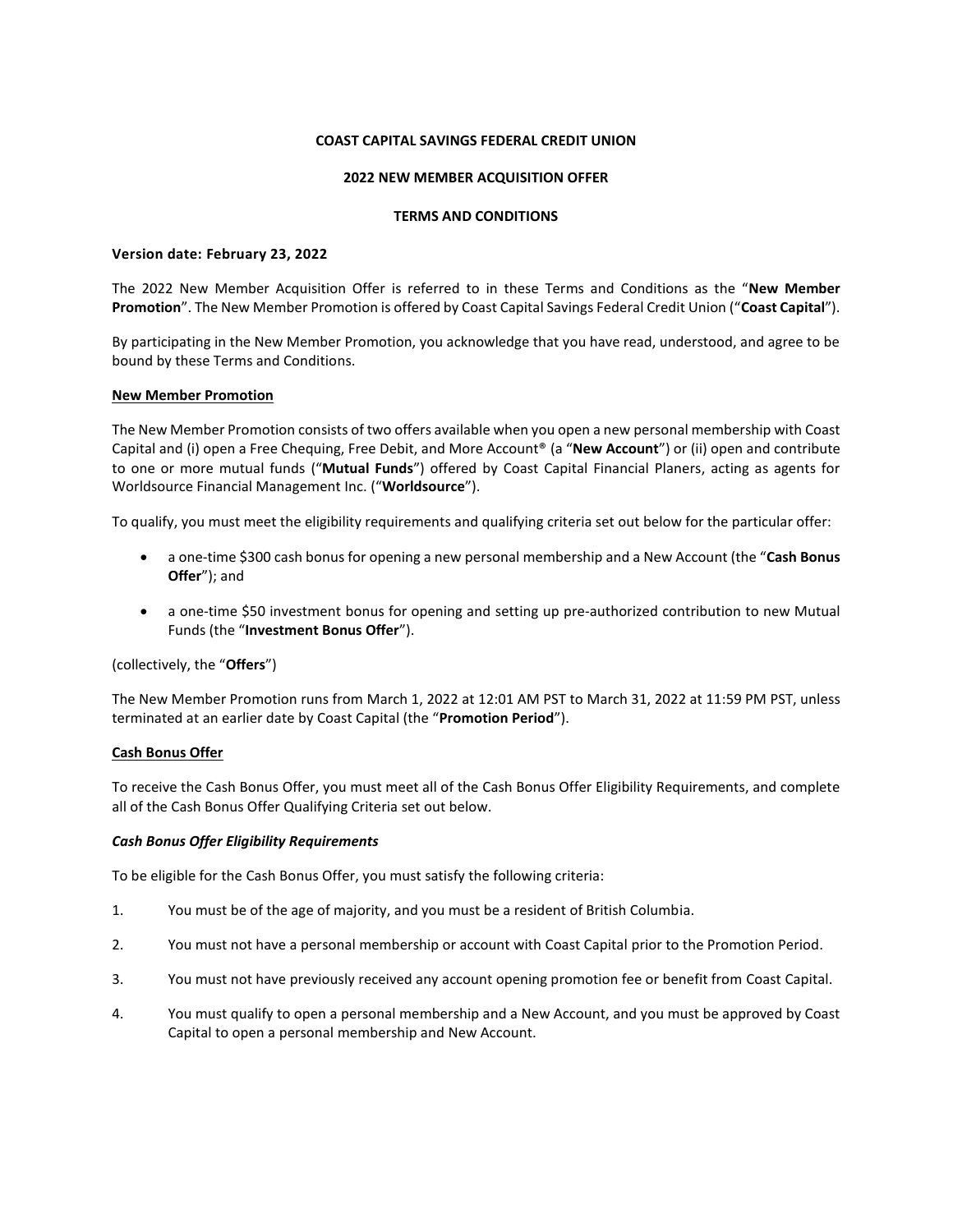# *Cash Bonus Offer Qualifying Criteria*

To earn the Cash Bonus Offer, you must complete all of the following steps:

**Step 1**: You must apply to become a new personal member with Coast Capital during the Promotion Period. You must do so via our online account opening services or at one of our branches. Within 60 days of receiving confirmation that your new personal membership has been approved, you must open your New Account with Coast Capital. No minimum balance is required.

**Step 2**: Within 60 days of opening your New Account, you must set-up and receive a reoccurring direct deposit into your New Account. The direct deposit must originate from a single source and continue, on a reoccurring basis, for a minimum period of three (3) months. Only deposits with [transaction codes 200-399](https://www.payments.ca/sites/default/files/standard007eng.pdf) or deposits from employers approved by Coast Capital (Doordash, Skip the Dishes, Uber, Uber Eats, Lyft, Avon, and Youngliving, BC Housing, Public Service Pension Plan) will qualify.

**Step 3**: Within 90 days of opening your New Account, you must have processed not less than 15 transactions in the aggregate. Account transfers, service fees, interest changes, and incomplete transactions will not qualify.

**Step 4**: You must remain a member in good standing at the time you receive your Cash Bonus Offer, and for not less than six (6) months after the end of the month during which you receive your Cash Bonus Offer.

*Coast Capital is not obligated to open a membership or New Account. If, in its discretion, Coast Capital does not open a membership or New Account, you will not be eligible for the Cash Bonus Offer.* 

## *Cash Bonus Offer Fulfillment*

The Cash Bonus Offer will typically be deposited to your New Account via electronic funds transfer within 60 days of Coast Capital confirming that you have fulfilled the qualifying criteria listed in Steps 1 to 3 above.

If you do not remain a member in good standing for a minimum six (6) months after the end of the month during which you receive your Cash Bonus Offer, as described in Step 4, then you must repay the full amount of the Cash Bonus Offer to us on demand by us. Without limiting your obligation to repay that amount, you hereby authorize us to deduct all or any part of that amount from your New Account or any other account you maintain with us.

#### *Cash Bonus Offer Limits*

Each participant is limited to one Cash Bonus Offer. Persons opening an election account to be used for a political candidate's election campaign are not eligible. Persons other than individuals, such as corporations, partnerships, limited partnerships, or limited liability partnerships, are not eligible. Joint Accounts and Joint Memberships are only eligible for a single Cash Bonus Offer. The Cash Bonus Offer is not transferrable or assignable. No substitutions will be permitted.

#### **Investment Bonus Offer**

To receive the Investment Bonus Offer, you must meet all of the Investment Bonus Offer Eligibility Requirements and complete all of the Investment Bonus Offer Qualifying Criteria.

# *Investment Bonus Offer Eligibility Criteria*

To be eligible for the Investment Bonus Offer, you must satisfy the following criteria:

- 1. You must be of the age of majority, and you must be a resident of British Columbia.
- 2. You must not have a personal membership with Coast Capital or Mutual Funds account with Worldsource prior to the Promotion Period.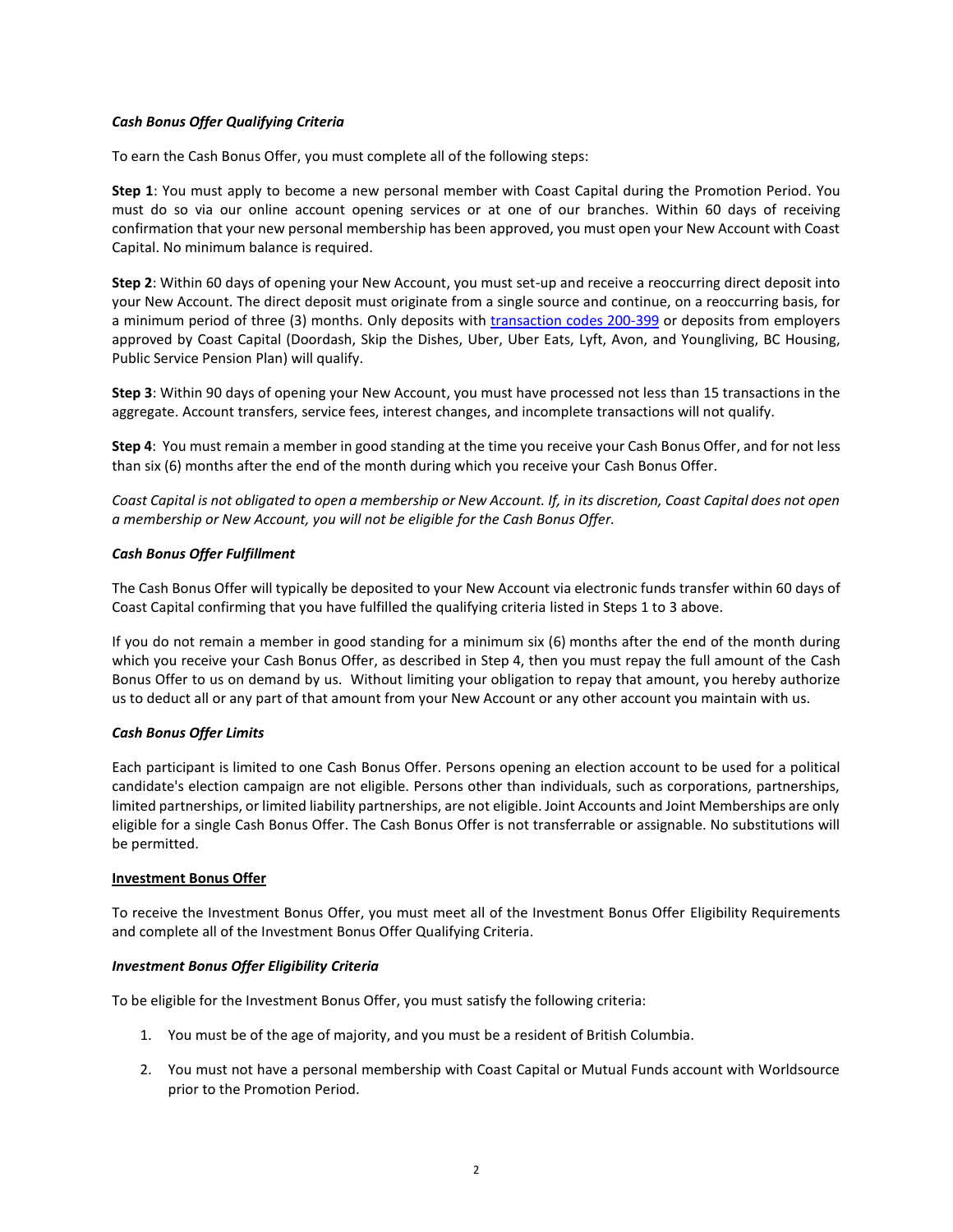- 3. You must not previously have received any investment promotion fee or benefit from Coast Capital.
- 4. You must qualify to open a personal membership with Coast Capital and a Mutual Funds account with Worldsource, and you must be approved by Coast Capital to open a personal membership and by Worldsource to open Mutual Funds.
- 5. You must successfully complete a suitability assessment to ascertain your risk tolerance for mutual fund investments.

## *Investment Bonus Offer Qualifying Criteria*

To earn the Investment Bonus Offer, you must complete all of the following steps:

**Step 1:** You must become a new personal member of Coast Capital during the Promotion Period. You must do so via our online account opening services or at one of our branches.

**Step 2:** Within 60 days of receiving confirmation that your new personal membership has been approved, you must open a Mutual Funds account with Worldsource. You must do so at one of our branches or Advice Centre. No minimum investment required.

**Step 3:** Within 30 days of opening a Mutual Funds account, you must set up reoccurring pre-authorized contributions of a minimum \$50 per month from your Coast Capital chequing or savings account into the Mutual Funds account.

*Coast Capital is not obligated to open a membership for you and Worldsource is not obligated to open a new Mutual Funds account for you. If, in its discretion, Coast Capital does not open a membership for you or Worldsource does not open a new Mutual Funds account for you, then you will not be eligible for the Investment Bonus Offer.*

## *Investment Bonus Offer Fulfillment*

The Investment Bonus Offer will typically be deposited to your Mutual Funds account via electronic funds transfer within 60 days of Coast Capital confirming that you have fulfilled the qualifying criteria listed in Steps 1 to 3 above.

#### *Investment Bonus Offer Limits*

Each participant is limited to one Investment Bonus Offer. Persons other than individuals, such as corporations, partnerships, limited partnerships, or limited liability partnerships, are not eligible for the Investment Bonus Offer. Joint Accounts and Joint Memberships are only eligible for a single Investment Bonus Offer. The Investment Bonus Offer is not transferrable or assignable. No substitutions will be permitted.

#### **New Member Promotion – Privacy Notice**

Coast Capital will collect personal information from you to administer the New Member Promotion and to determine your eligibility to receive the Offers. This may include the information you submit as part of the New Member Promotion, information required to open your New Account or Mutual Funds account, and information about your New Account, Mutual Funds account, and investments.

By participating in the New Member Promotion, you consent to Coast Capital's collection, use and disclosure of your personal information for the administration of the New Member Promotion, and otherwise in accordance with Coast Capital's [Privacy Policy.](https://www.coastcapitalsavings.com/privacy/privacy-policy)

You also consent to Coast Capital using aggregated and anonymized information from your personal information to generate reports regarding the New Member Promotion and entrant demographics, which reports Coast Capital may disclose to other persons provided that no identifying information is included in such reports.